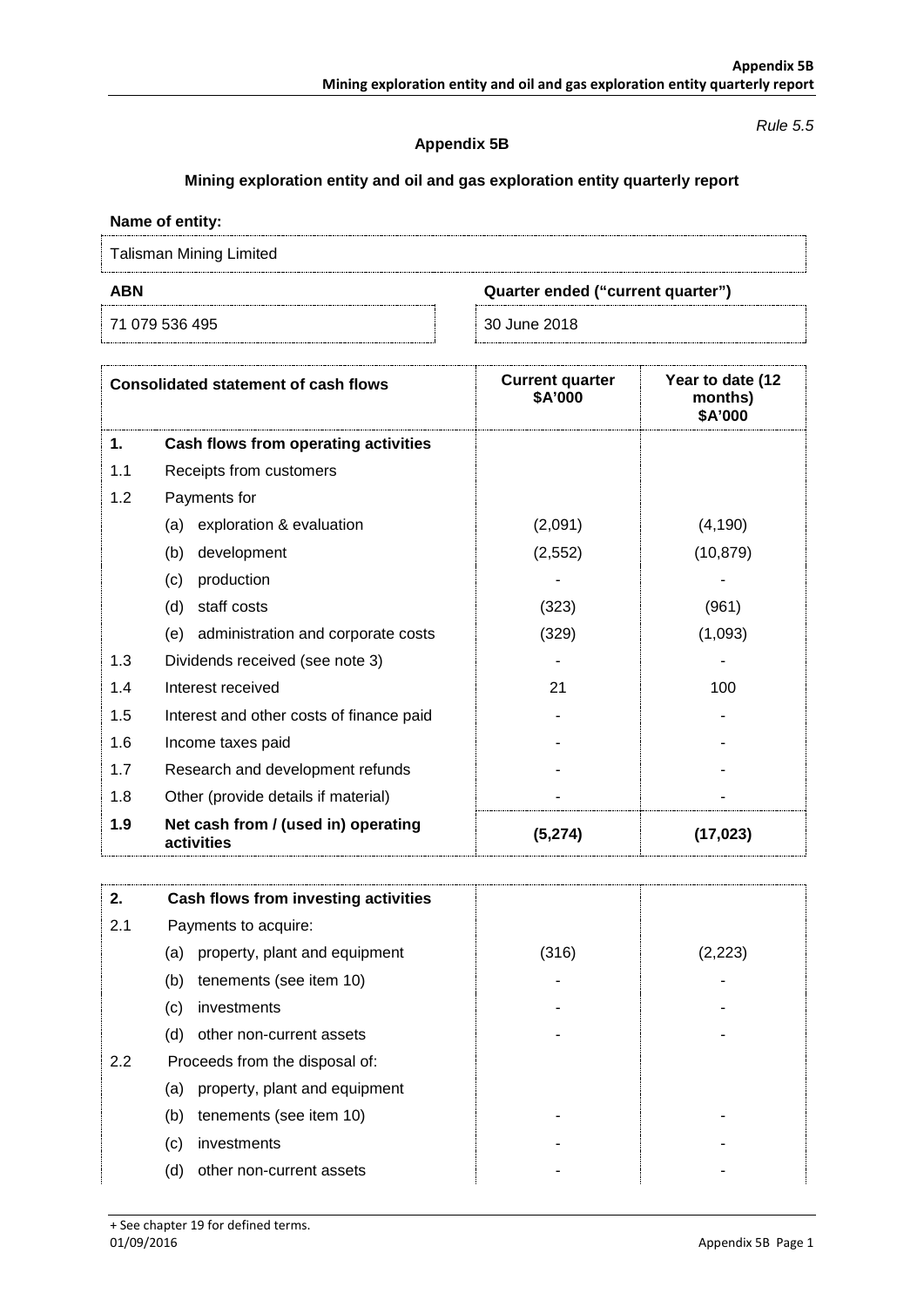| <b>Consolidated statement of cash flows</b> |                                                   | <b>Current quarter</b><br>\$A'000 | Year to date (12<br>months)<br>\$A'000 |
|---------------------------------------------|---------------------------------------------------|-----------------------------------|----------------------------------------|
| 2.3                                         | Cash flows from loans to other entities           |                                   |                                        |
| 2.4                                         | Dividends received (see note 3)                   |                                   |                                        |
| 2.5                                         | Other (provide details if material)               |                                   |                                        |
| 2.6                                         | Net cash from / (used in) investing<br>activities | (316)                             | 2.223                                  |

| 3.   | Cash flows from financing activities                                           |       |         |  |
|------|--------------------------------------------------------------------------------|-------|---------|--|
| 3.1  | Proceeds from issues of shares                                                 |       |         |  |
| 3.2  | Proceeds from issue of convertible notes                                       |       |         |  |
| 3.3  | Proceeds from exercise of share options                                        |       |         |  |
| 3.4  | Transaction costs related to issues of<br>shares, convertible notes or options |       |         |  |
| 3.5  | Proceeds from borrowings                                                       |       | 14,395  |  |
| 3.6  | Repayment of borrowings                                                        |       |         |  |
| 3.7  | Transaction costs related to loans and<br>borrowings                           | (395) | (1,644) |  |
| 3.8  | Dividends paid                                                                 |       |         |  |
| 3.9  | Other (provide details if material)                                            |       |         |  |
| 3.10 | Net cash from / (used in) financing<br>activities                              | (395) | 12,751  |  |

| 4.  | Net increase / (decrease) in cash and<br>cash equivalents for the period |         |           |
|-----|--------------------------------------------------------------------------|---------|-----------|
| 4.1 | Cash and cash equivalents at beginning of<br>period                      | 11.311  | 11,588    |
| 4.2 | Net cash from / (used in) operating<br>activities (item 1.9 above)       | (5,274) | (17, 023) |
| 4.3 | Net cash from / (used in) investing activities<br>(item 2.6 above)       | (316)   | (2,223)   |
| 4.4 | Net cash from / (used in) financing activities<br>item 3.10 above)       | (395)   | 12.751    |
| 4.5 | Effect of movement in exchange rates on<br>cash held                     | 23      | 256       |
| 4.6 | Cash and cash equivalents at end of<br>period                            | 5,349   | 5,349     |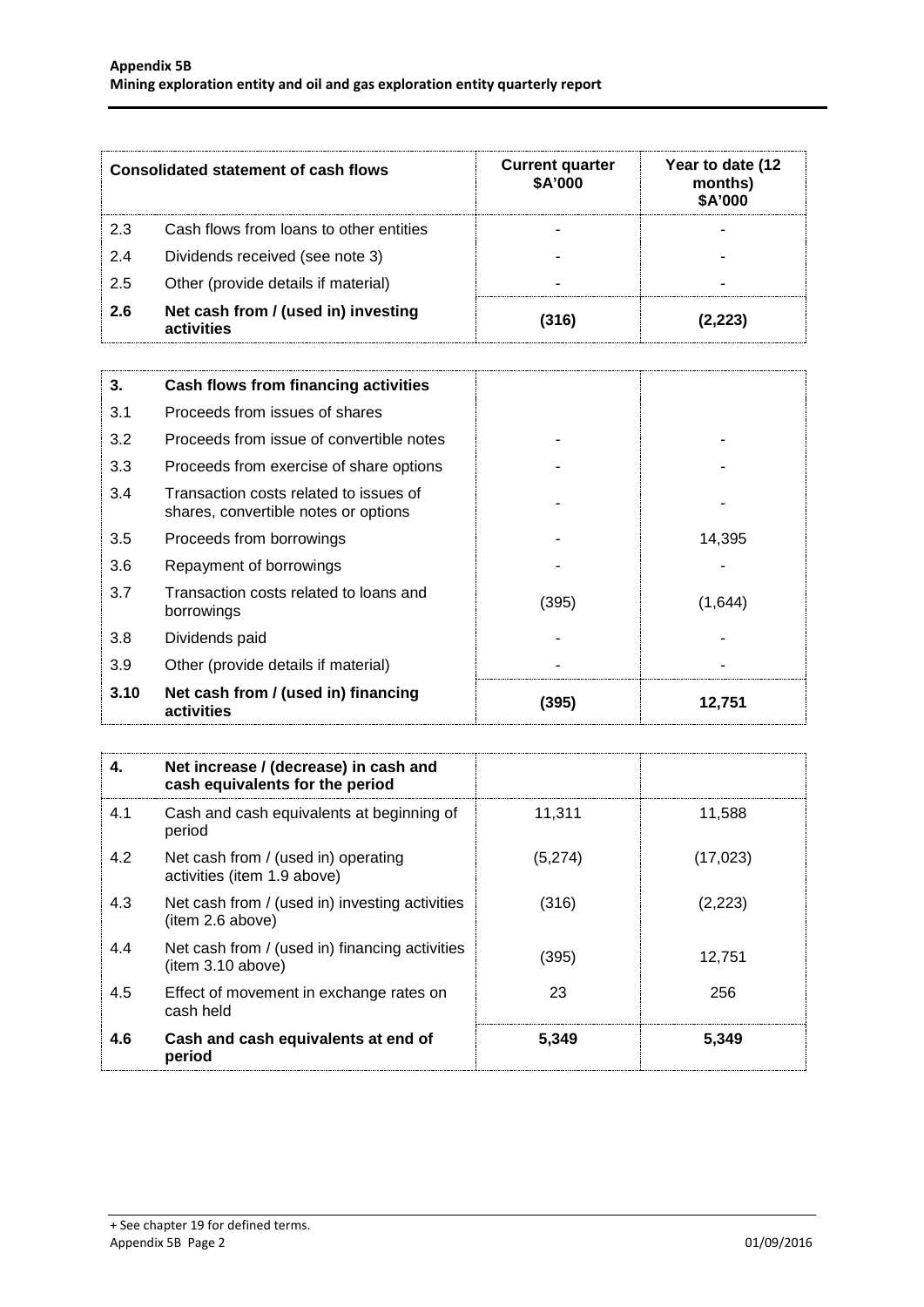| 5.  | Reconciliation of cash and cash<br>equivalents<br>at the end of the quarter (as shown in the<br>consolidated statement of cash flows) to the<br>related items in the accounts | <b>Current quarter</b><br>\$A'000 | <b>Previous quarter</b><br>\$A'000 |
|-----|-------------------------------------------------------------------------------------------------------------------------------------------------------------------------------|-----------------------------------|------------------------------------|
| 5.1 | Bank balances                                                                                                                                                                 | 1.053                             | 4,689                              |
| 5.2 | Call deposits                                                                                                                                                                 | 80                                | 1,715                              |
| 5.3 | <b>Bank overdrafts</b>                                                                                                                                                        |                                   |                                    |
| 5.4 | Other (restricted cash in Doolgunna Joint Venture<br>with Sandfire Resources NL and \$4M restricted cash<br>in Equity Reserve account for Monty Finance Facility)             | 4.216                             | 4.907                              |
| 5.5 | Cash and cash equivalents at end of<br>quarter (should equal item 4.6 above)                                                                                                  | 5,349                             | 11,311                             |

| 6. | Payments to directors of the entity and their associates |
|----|----------------------------------------------------------|
|    |                                                          |

- 6.1 Aggregate amount of payments to these parties included in item 1.2 159
- 6.2 Aggregate amount of cash flow from loans to these parties included in item 2.3
- 6.3 Include below any explanation necessary to understand the transactions included in items 6.1 and 6.2

Short term and post-employment benefits paid to Executive and Non-Executive Directors.

# **7.** Payments to related entities of the entity and their associates

- 7.1 Aggregate amount of payments to these parties included in item 1.2
- 7.2 Aggregate amount of cash flow from loans to these parties included in them 2.3
- 7.3 Include below any explanation necessary to understand the transactions included in items 7.1 and 7.2

| <b>Current quarter</b><br>\$A'000 |
|-----------------------------------|
|                                   |
|                                   |
|                                   |

**6. Current quarter \$A'000**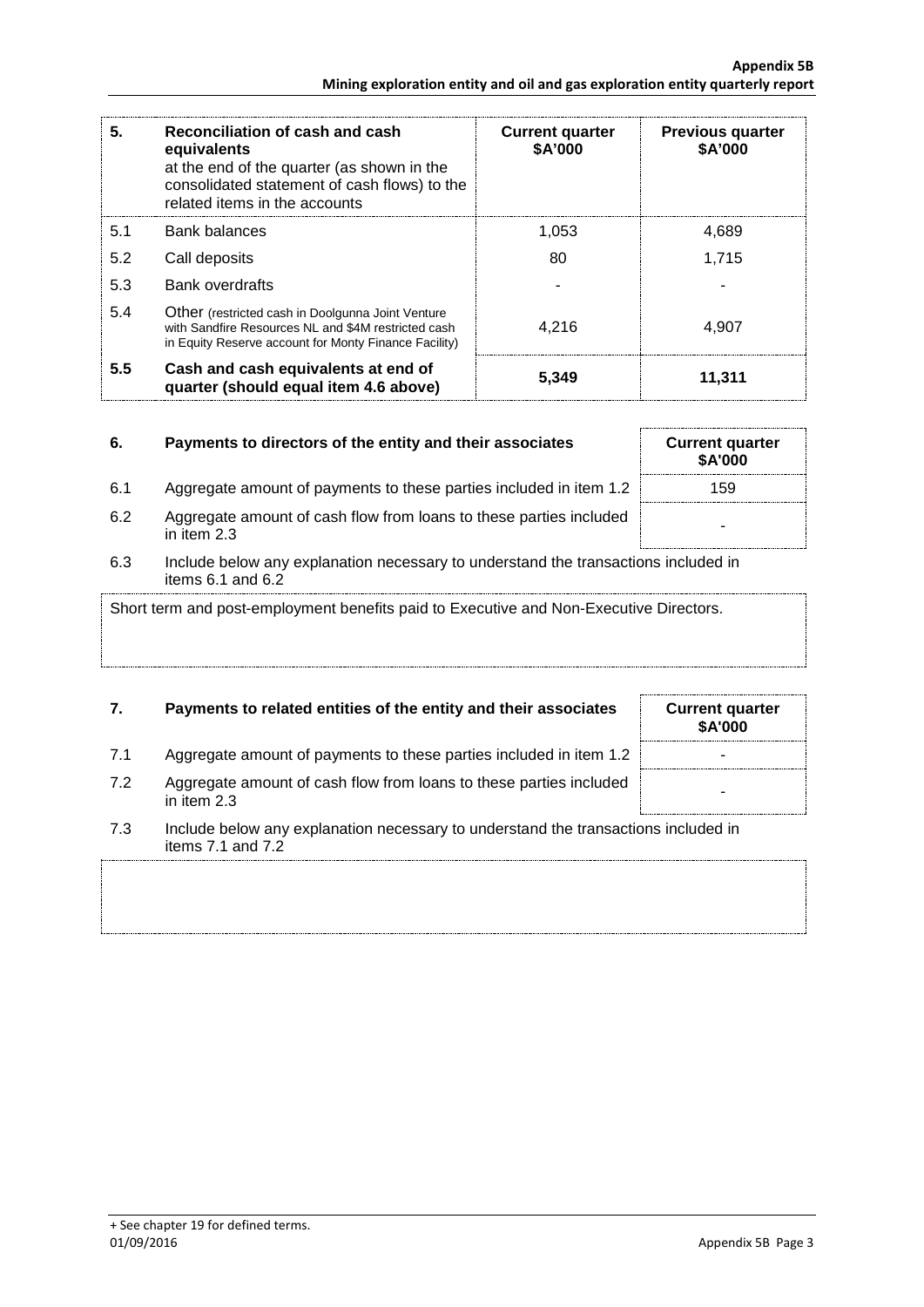**8. Financing facilities available** *Add notes as necessary for an understanding of the position* **Total facility amount at quarter end \$AUD '000 Amount drawn at quarter end \$AUD'000** 8.1 Loan facilities **29,954** 14,395 8.2 Credit standby arrangements and the standard standard standard standard standard standard standard standard standard standard standard standard standard standard standard standard standard standard standard standard st 8.3 Other (please specify) and the set of the set of the set of the set of the set of the set of the set of the set of the set of the set of the set of the set of the set of the set of the set of the set of the set of the

8.4 Include below a description of each facility above, including the lender, interest rate and whether it is secured or unsecured. If any additional facilities have been entered into or are proposed to be entered into after quarter end, include details of those facilities as well.

### Loan facilities

i) Monty Cu-Au Project finance facility of US\$20 million (undrawn balance converted at AUD/USD 0.739) provided by Taurus Mining Finance Fund at an interest rate of 6.75% p.a secured over Talisman's 30% interest in the Monty Mining Joint Venture.

ii) Working capital facility of US\$3 million (undrawn balance converted at AUD/USD 0.739) provided by Taurus Mining Finance Fund at an interest rate of 6.75% p.a secured over Talisman's shares in 100% owned subsidiaries Talisman Nickel P/L and Haveford Holdings P/L (Haverford) and security over all of the assets of Haverford.

| 9.  | Estimated cash outflows for next quarter | \$A'000 |
|-----|------------------------------------------|---------|
| 9.1 | Exploration and evaluation               | 1,510   |
| 9.2 | Development                              |         |
| 9.3 | Production                               |         |
| 9.4 | Staff costs                              | 280     |
| 9.5 | Administration and corporate costs       | 550     |
| 9.6 | Other                                    |         |
| 9.7 | <b>Total estimated cash outflows</b>     | 2.340   |

| 10.  | <b>Changes in</b><br>tenements<br>(items $2.1(b)$ and<br>$2.2(b)$ above)                          | Tenement<br>reference<br>and location | Nature of interest | Interest at<br>beginning of<br>quarter | <b>Interest</b><br>at end of<br>quarter |
|------|---------------------------------------------------------------------------------------------------|---------------------------------------|--------------------|----------------------------------------|-----------------------------------------|
| 10.1 | Interests in mining<br>tenements and<br>petroleum tenements<br>lapsed, relinquished<br>or reduced |                                       |                    |                                        |                                         |
| 10.2 | Interests in mining<br>tenements and<br>petroleum tenements<br>acquired or increased              |                                       |                    |                                        |                                         |